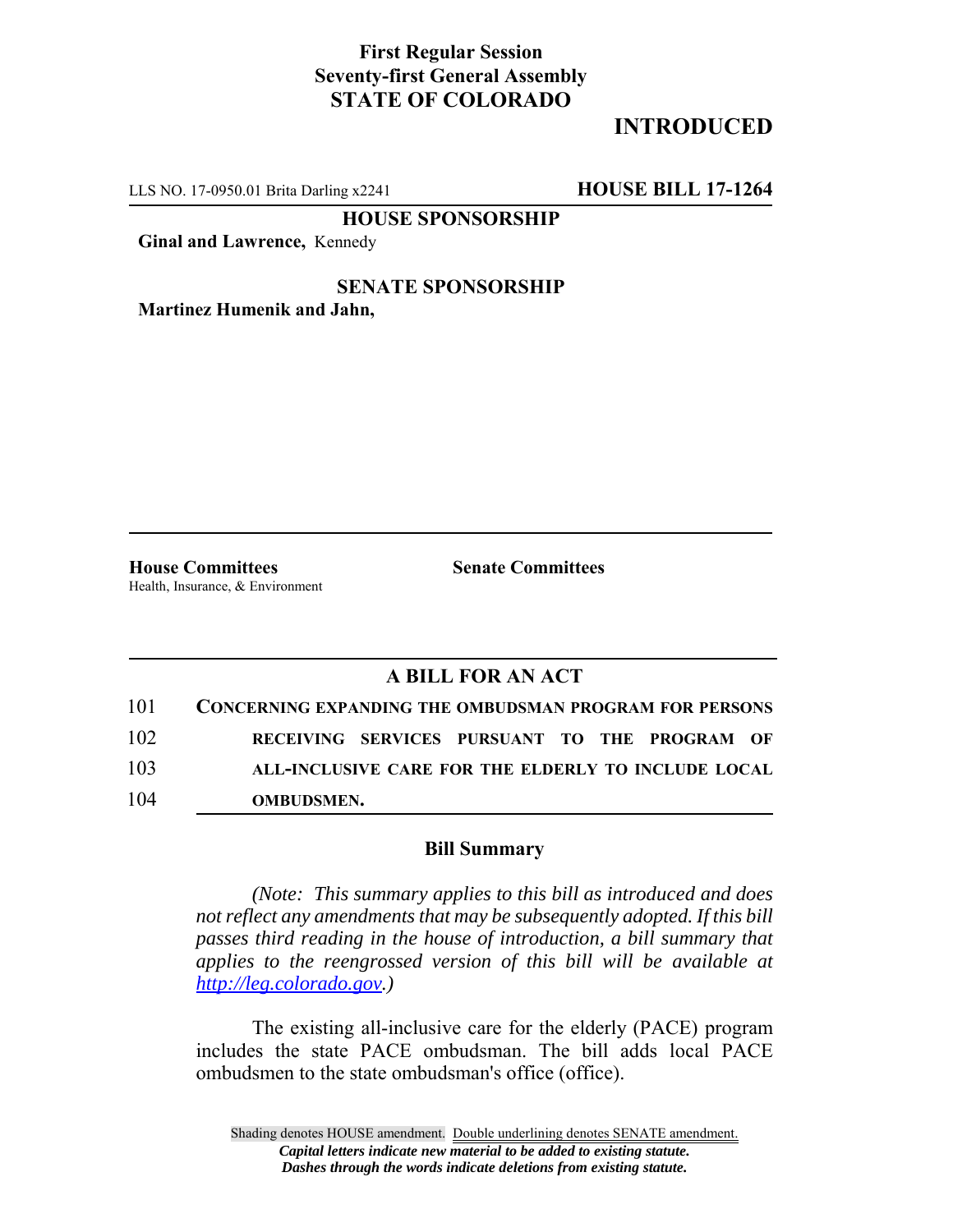The bill contains provisions relating to local PACE ombudsmen, including training, designation as representatives of the office, access to PACE centers and participants, authority to file complaints on behalf of PACE participants, and immunity from liability.

The bill includes time frames for the state PACE ombudsman to complete duties and functions of the office, including establishing statewide policies and procedures for investigating and resolving complaints relating to PACE programs and training local PACE ombudsmen.

The department of human services shall report to the joint budget committee and to its legislative committee of reference concerning the long-term care ombudsman program and the state PACE ombudsman program, including program caseloads and the need, if any, for additional local ombudsmen.

The bill repeals statutory provisions relating to stakeholder recommendations and a report concerning the expansion of the PACE ombudsman program to include local PACE ombudsmen.

| Be it enacted by the General Assembly of the State of Colorado: |  |  |
|-----------------------------------------------------------------|--|--|
|                                                                 |  |  |

- 2 **SECTION 1.** In Colorado Revised Statutes, 26-11.5-103, **amend**
- 3 (5.5); **repeal** (1); and **add** (2.5) as follows:
- 

4 **26-11.5-103. Definitions.** As used in this article ARTICLE 11.5,

- 5 unless the context otherwise requires:
- 

6 (1) "Elderly resident" means any individual who is sixty years of

7 age or older who is a current or prospective or former patient or client of

8 any long-term care facility.

 (2.5) "LOCAL PACE OMBUDSMAN" MEANS THE PERSON OR PERSONS TRAINED AND DESIGNATED AS QUALIFIED BY THE STATE PACE OMBUDSMAN TO SERVE IN AREAS OF THE STATE WHERE PACE PROGRAMS 12 ARE OPERATED AND TO ACT AS A REPRESENTATIVE OF THE OFFICE OF THE STATE PACE OMBUDSMAN.

14 (5.5) "PACE participant" means any individual who is a current 15 or prospective or former patient or client of PARTICIPANT IN any PACE 16 program in the state.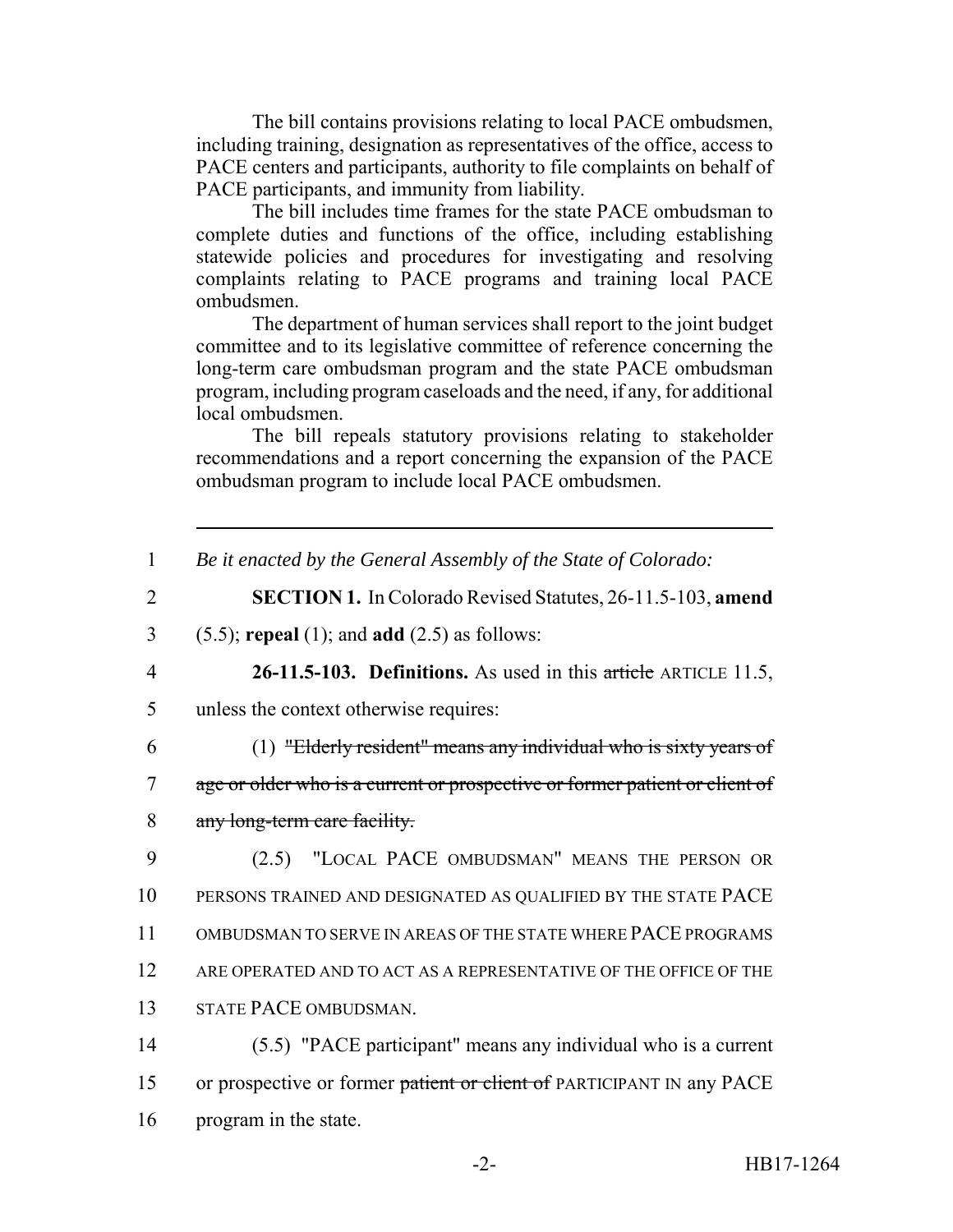**SECTION 2.** In Colorado Revised Statutes, 26-11.5-104, **amend** 2 (3) as follows:

 **26-11.5-104. Creation of state and local long-term care and PACE ombudsman programs.** (3) Local LONG-TERM CARE AND PACE ombudsman programs shall be established statewide. Such programs shall be operated by the state department under contract, grant, or agreement between the state department and a public agency or an appropriate private nonprofit organization. Personnel of local LONG-TERM CARE 9 OMBUDSMAN programs shall MUST be trained and designated as qualified representatives of the office in accordance with section 26-11.5-105 (1)(b). PERSONNEL OF LOCAL PACE OMBUDSMAN PROGRAMS MUST BE TRAINED AND DESIGNATED AS QUALIFIED REPRESENTATIVES OF THE OFFICE IN ACCORDANCE WITH SECTION 26-11.5-113 (1)(a.5).

 **SECTION 3.** In Colorado Revised Statutes, 26-11.5-105, **amend** 15  $(1)(a)$  as follows:

 **26-11.5-105. Duties of state long-term care ombudsman.** (1) In 17 addition to such other duties and functions as the state department may allocate to the office, the state long-term care ombudsman shall have the following duties and functions in implementing a statewide long-term care ombudsman program:

 (a) (I) Establish statewide policies and procedures for operating the state long-term care ombudsman program including procedures to identify, investigate, and seek the resolution or referral of complaints 24 made by or on behalf of any elderly resident related to any action, inaction, or decision of any provider of long-term care services or of any public agency, including the state department of human services and county departments of social services, that may adversely affect the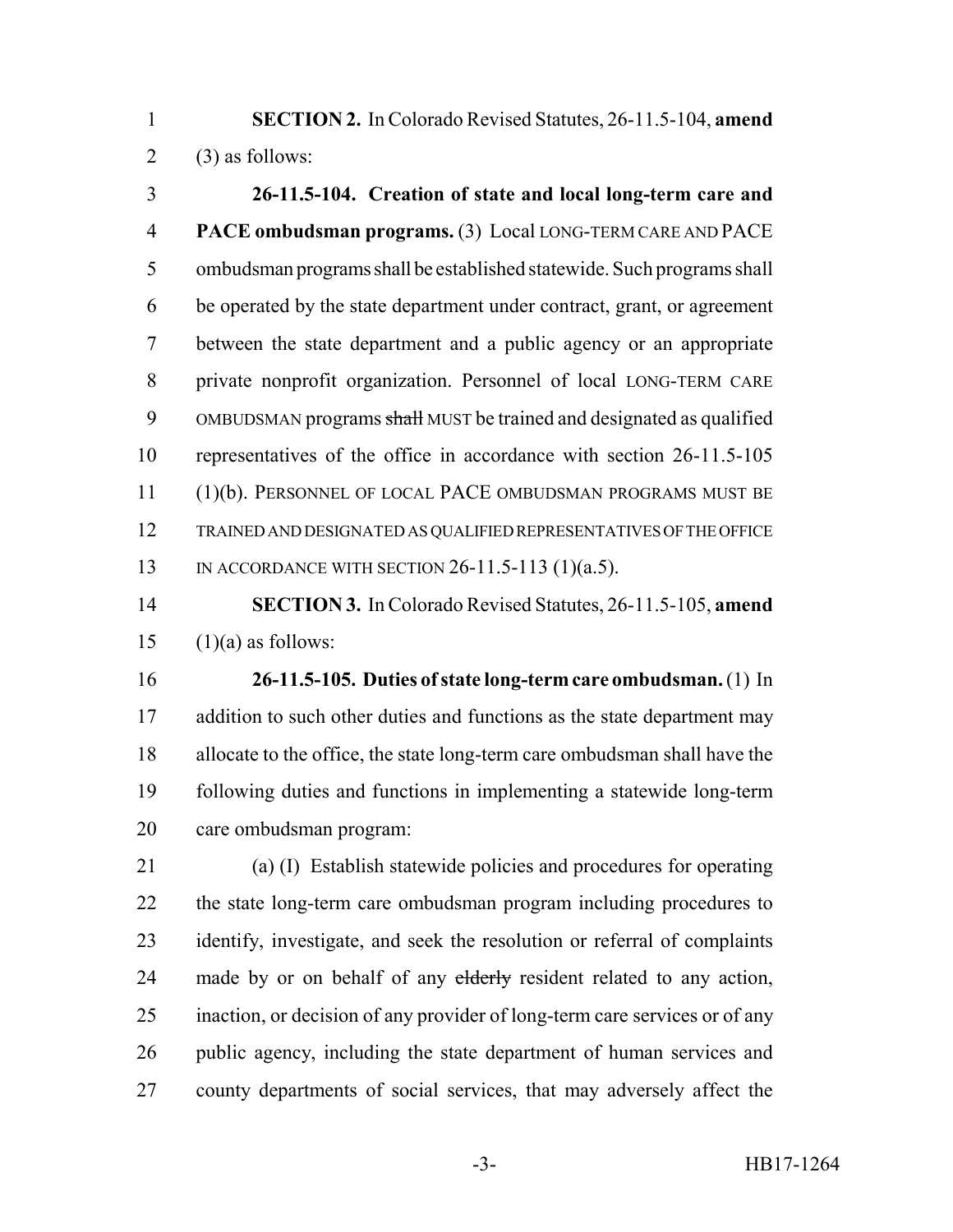1 health, safety, welfare, or rights of such elderly THE resident.

2 (II) The policies and procedures adopted pursuant to subparagraph 3 (H) of this paragraph (a) SUBSECTION  $(1)(a)(I)$  OF THIS SECTION may be applied to complaints by or on behalf of any resident of a long-term care facility where the provision of ombudsman services will either benefit 6 elderly residents of the facility involved in the complaint or elderly residents of long-term care facilities in general, or where ombudsman service is the only viable avenue of assistance available to the resident and such service will not significantly diminish the program's effort on 10 behalf of elderly residents.

 **SECTION 4.** In Colorado Revised Statutes, **amend** 26-11.5-106 as follows:

 **26-11.5-106. Local ombudsmen - representatives of office.** (1) A local ombudsman OR A LOCAL PACE OMBUDSMAN, whether an employee or volunteer of a local ombudsman program, shall be IS considered a representative of the office for the purposes of carrying out 17 policies and procedures adopted by the state long-term care ombudsman 18 OR STATE PACE OMBUDSMAN in accordance with this article ARTICLE 11.5, but only upon the completion of training and designation as a 20 qualified representative by the state long-term care ombudsman OR STATE PACE OMBUDSMAN. As a representative of the office, a local ombudsman 22 OR A LOCAL PACE OMBUDSMAN shall follow rules and regulations of the state department and policies and procedures established by the state long-term care ombudsman OR STATE PACE OMBUDSMAN.

 (2) Each local ombudsman OR LOCAL PACE OMBUDSMAN shall carry an identification card issued annually and signed by the state long-term care ombudsman OR STATE PACE OMBUDSMAN and shall, upon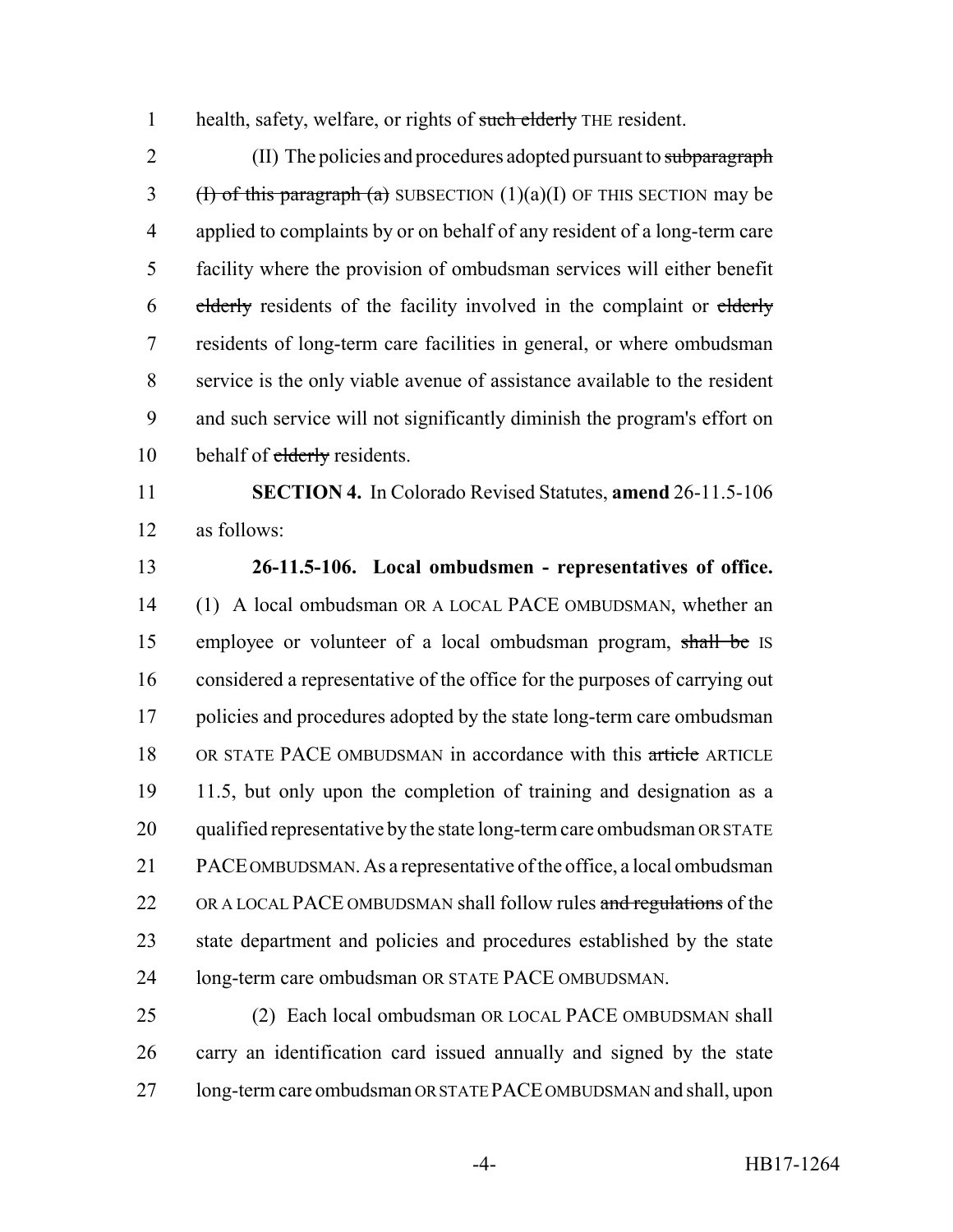the request of a supervisory staff member of a facility, present such card in order to obtain access to residents and records of such facility.

 **SECTION 5.** In Colorado Revised Statutes, 26-11.5-107, **amend** (3) as follows:

 **26-11.5-107. Notice of ombudsman services.** (3) Every PACE program shall post in a conspicuous place at all PACE facilities and provide to all PACE participants, in writing, a notice with the name, address, and phone number of the STATE PACE ombudsman, or his or her designee, AND THE NAME, ADDRESS, AND PHONE NUMBER OF THE NEAREST LOCAL PACE OMBUDSMAN. The state PACE ombudsman shall provide 11 the notice to be posted by the PACE program.

 **SECTION 6.** In Colorado Revised Statutes, 26-11.5-108, **amend** (1); and **repeal** (2.5) as follows:

 **26-11.5-108. Access to facility - residents - records - confidentiality.** (1) An A LONG-TERM CARE ombudsman OR PACE OMBUDSMAN, upon presenting a long-term care OR PACE ombudsman 17 identification card, shall MUST have immediate access to a long-term care facility, PACE CENTER, OR PARTICIPANT'S RESIDENCE and to its residents 19 OR PARTICIPANTS eligible for ombudsman services pursuant to this article ARTICLE 11.5 for the purposes of effectively carrying out the provisions 21 of this article ARTICLE 11.5.

22 (2.5) An ombudsman, upon presenting a state PACE ombudsman 23 identification card, shall have immediate access to a PACE program or facility and to its PACE participants for the purposes of effectively carrying out the provisions of this article.

 **SECTION 7.** In Colorado Revised Statutes, 26-11.5-109, **amend** (4)(a) as follows: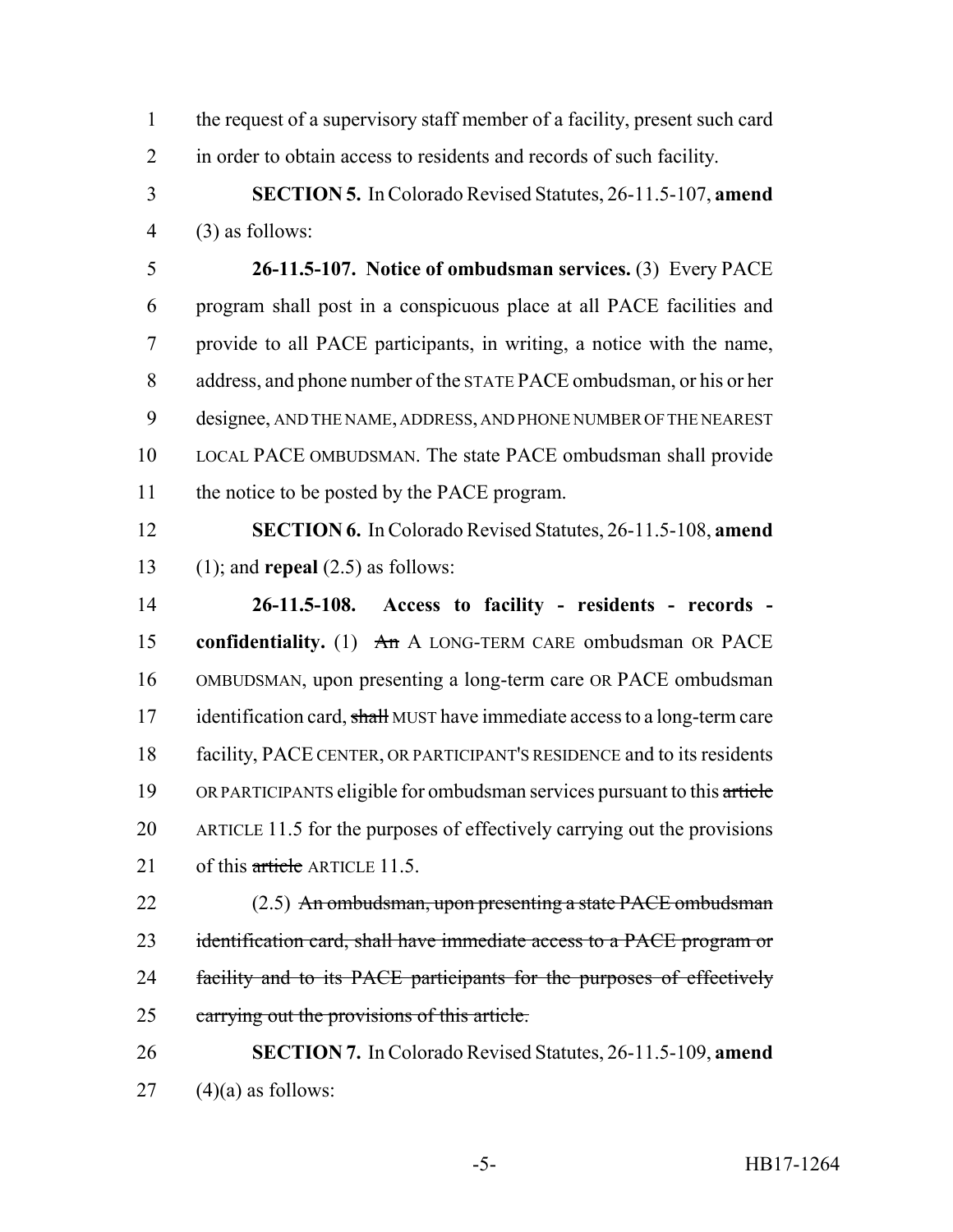**26-11.5-109. Interference with ombudsmen prohibited - civil penalty.** (4) (a) Any person listed in paragraphs  $(a)$ ,  $(b)$ ,  $(c)$ , and  $(d)$  of 3 subsection  $(2)$  SUBSECTIONS  $(2)(a)$ ,  $(2)(b)$ ,  $(2)(c)$ , AND  $(2)(d)$  of this section, or any person acting on such person's behalf, including the state or a local LONG-TERM CARE ombudsman OR THE STATE OR A LOCAL PACE OMBUDSMAN, may file a complaint with the department of human services against any person who violates subsection (1) or (2) of this section. The said department shall investigate such a complaint and, if 9 there is sufficient evidence of a violation, shall be IS authorized to assess, enforce, and collect the appropriate penalty set forth in subsection (3) of this section.

 **SECTION 8.** In Colorado Revised Statutes, **amend** 26-11.5-110 as follows:

 **26-11.5-110. Immunity from liability.** Any LONG-TERM CARE ombudsman OR PACE OMBUDSMAN who, in good faith, acts within the 16 scope of the duties and functions of this article ARTICLE 11.5 shall be IS immune from civil or criminal liability. For the purposes of this section, 18 there shall be IS a rebuttable presumption that, when acting within the 19 scope of the duties and functions of this article ARTICLE 11.5, an 20 ombudsman acts in good faith. Nothing in this section shall be construed 21 to abrogate or limit ABROGATES OR LIMITS the immunity or exemption from civil liability of any agency, entity, or person under any statute, including the "Colorado Governmental Immunity Act", article 10 of title 24 24 <del>C.R.S.</del>

 **SECTION 9.** In Colorado Revised Statutes, 26-11.5-111, **amend** 26 (1) introductory portion,  $(1)(a)$ ,  $(1)(b)$ , and  $(1)(e)$ ; and **add**  $(1)(f)$  as follows: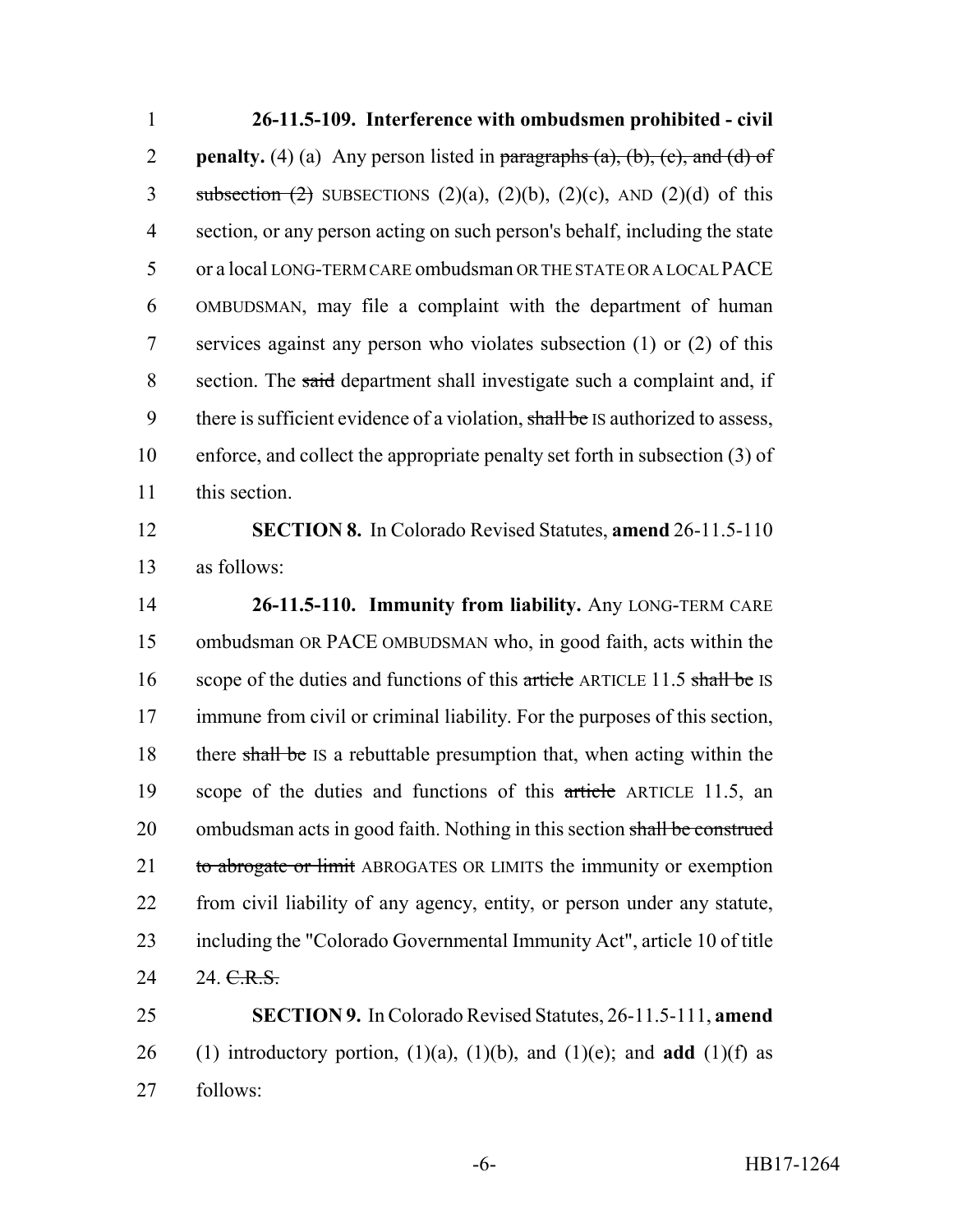**26-11.5-111. Duties of state department - report - rules.** (1) In 2 order to implement the provisions of this article ARTICLE 11.5, the state department shall carry out the following duties:

 (a) Establish a statewide uniform reporting system to collect and analyze data relating to complaints and conditions in long-term care facilities or PACE programs for the purpose of identifying and resolving significant problems, with specific provision for the submission of such data on a regular basis to the state agency responsible for licensing or certifying long-term care facilities and TO THE DEPARTMENT OF HEALTH CARE POLICY AND FINANCING FOR PACE organizations;

 (b) Establish procedures to assure that information contained in any files maintained in accordance with the state long-term care ombudsman program AND STATE PACE OMBUDSMAN PROGRAM shall be disclosed only at the discretion of the state long-term care ombudsman or the state PACE ombudsman, as applicable, and that the identity of a complainant be disclosed only with the written consent of such complainant or in accordance with a court order;

18 (e) Promulgate rules and regulations necessary for the efficient administration and operation of the state long-term care ombudsman program AND STATE PACE OMBUDSMAN PROGRAM; AND

21 (f) (I) PRIOR TO THE START OF THE 2018 LEGISLATIVE SESSION AND ANNUALLY THEREAFTER, REPORT TO THE JOINT BUDGET COMMITTEE AND TO THE STATE DEPARTMENT'S LEGISLATIVE COMMITTEE OF REFERENCE PURSUANT TO SECTION 2-7-203 CONCERNING THE STATE LONG-TERM CARE OMBUDSMAN PROGRAM AND THE STATE PACE OMBUDSMAN PROGRAM, INCLUDING PROGRAM CASELOADS AND THE NEED, IF ANY, FOR ADDITIONAL 27 LOCAL OMBUDSMEN IN THE PROGRAMS.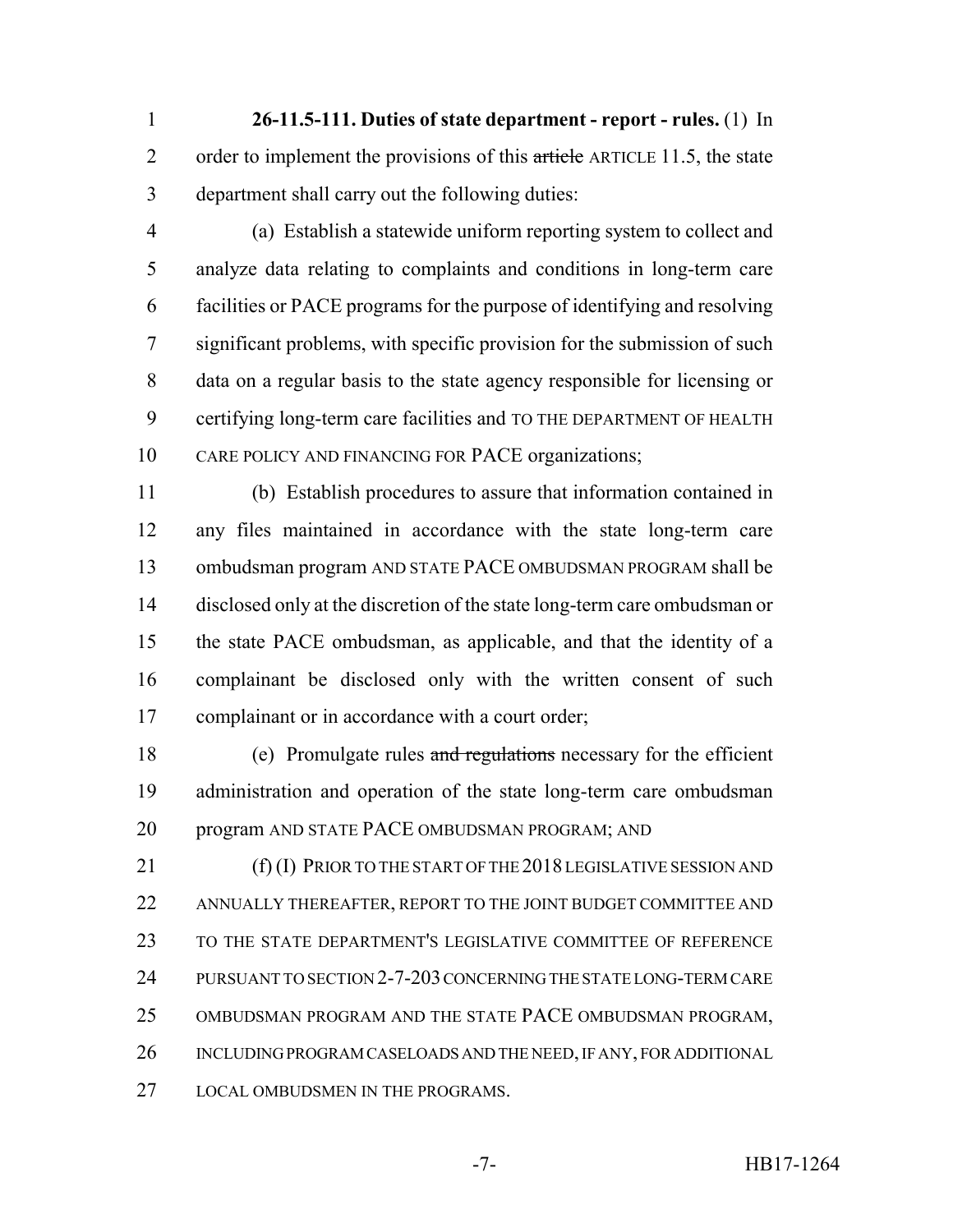(II) NOTWITHSTANDING THE REQUIREMENT IN SECTION 24-1-136  $2(11)(a)(I)$ , THE REQUIREMENT TO SUBMIT THE REPORT REQUIRED IN THIS SUBSECTION (1)(f) CONTINUES FOR FIVE YEARS. THIS SUBSECTION (1)(f) IS REPEALED, EFFECTIVE JULY 1, 2022.

 **SECTION 10.** In Colorado Revised Statutes, 26-11.5-113, **amend** (1)(a) and (1)(c); and **add** (1)(a.5) as follows:

 **26-11.5-113. Duties of state PACE ombudsman - repeal.** (1) The state PACE ombudsman has the following duties and functions: (a) NO LATER THAN JULY 1, 2017, establish statewide policies and procedures to identify, investigate, and seek the resolution or referral of complaints made by or on behalf of a PACE participant related to any action, inaction, or decision of any PACE organization or PACE provider or of any public agency, including the state department of human services 14 and county departments of social services, that may adversely affect the health, safety, welfare, or rights of the PACE participant. THE POLICIES 16 AND PROCEDURES ESTABLISHED PURSUANT TO THIS SUBSECTION (1)(a) MUST ENSURE THAT, WHILE UPHOLDING THE PARTICIPANT-DIRECTED 18 NATURE OF AN OMBUDSMAN'S ADVOCACY, THE ACTIONS OF THE STATE PACE OMBUDSMAN OR LOCAL PACE OMBUDSMEN ARE CONSISTENT WITH A PACE ORGANIZATION'S DUTIES AND RESPONSIBILITIES UNDER FEDERAL LAW;

**(a.5) NO LATER THAN OCTOBER 1, 2017, PROVIDE TRAINING AND**  TECHNICAL ASSISTANCE TO PERSONNEL OF LOCAL PACE OMBUDSMAN PROGRAMS. THE TRAINING MUST BE DEVELOPED IN CONSULTATION WITH PACE ORGANIZATIONS AND OTHER PERSONS OR ENTITIES WITH PACE EXPERTISE, AS APPROPRIATE. UPON SUCCESSFUL COMPLETION OF TRAINING, THE OFFICE MAY DESIGNATE PERSONNEL AS QUALIFIED